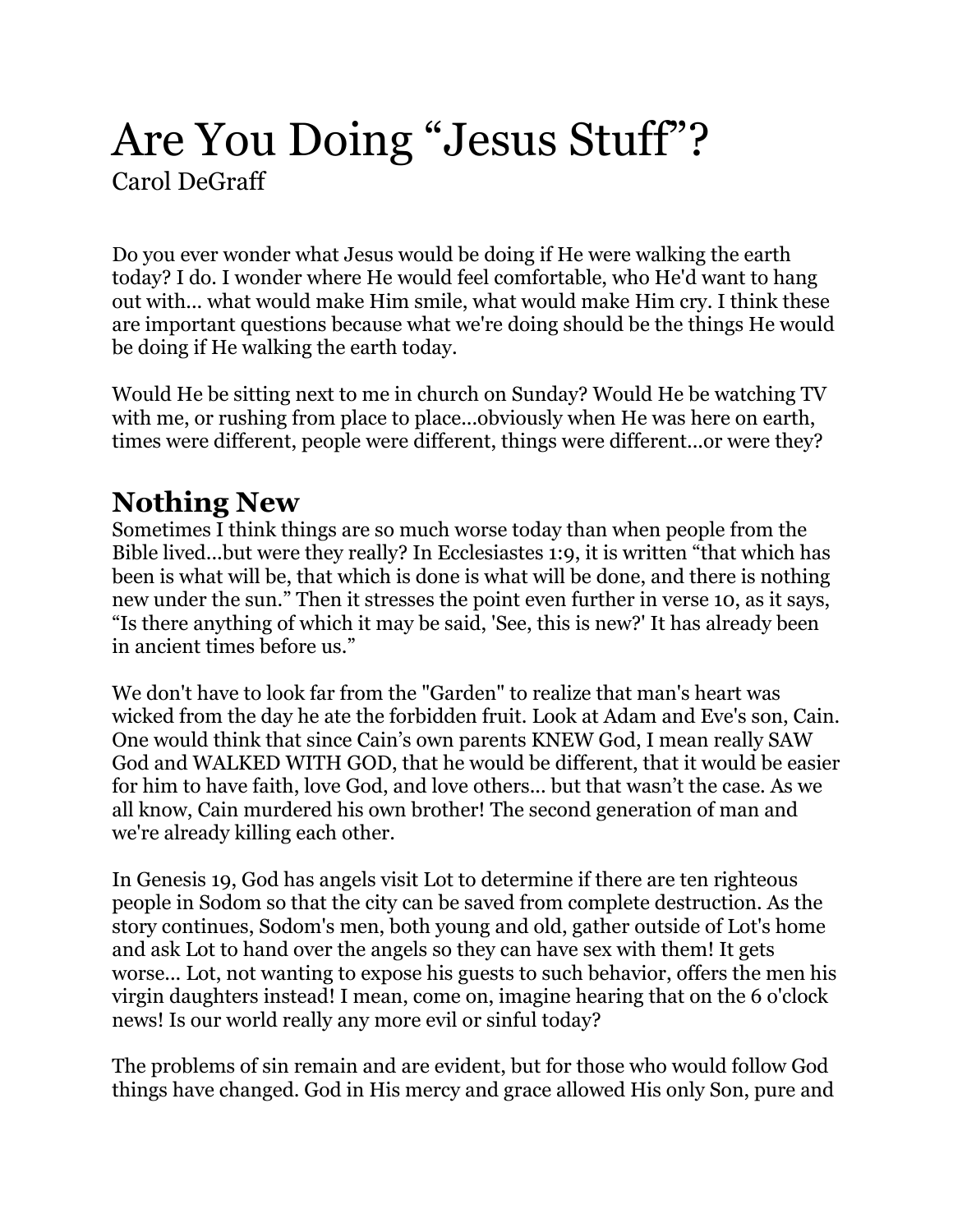blameless, to come to earth and die for us, conquering the power of sin and death so we can be holy as He is holy. Which brings me back to my original question. Where would Jesus be hanging out today -- and are we hanging out there?

### **Jesus was Radical with a Capital R**

I think it's easy to read the Bible and lose sight of the amazing and radical things that Jesus said and did! So much of what He did was contrary to the religious beliefs and laws that the Jewish leaders had lived and preached for many years. He challenged many of the religious practices of the day. Jesus healed on the Sabbath. He ate and drank with sinners. He mingled with non-Jews and even healed them! He challenged the Jewish traditions and tried to help the religious leaders understand the heart of God.

And Jesus loved the outcast... the lepers, the demon possessed, the crippled, the adulterers, those of lower stature... He offered them hope, the truth, and a way out of their misery.

## **Great Moves of God**

History can be our best teacher. If we look at just a couple of historical moves of God, we see a pattern of how He moves. The first one that comes to mind is the early days of the Salvation Army. Many of us think of them as a thrift store, or a way to donate unwanted items for a tax write-off... but the story of its' roots is amazing! In the mid 1800's, William Booth had a heart for the poor and downtrodden of England. He saw the poverty and despair and he went out and ministered to them. He fed them, clothed them and preached to them. He fought against inhumane factory conditions and under-age brothels. A Salvation movement began that swept England and beyond.

Another great move of God I think of is the Jesus Movement of the late 1960's in America. This movement still impacts our nation today. It changed the way we worship and relate to God. It brought tens of thousands into relationship with Christ. The term being "Born Again" became real... and it brought pure love to a generation seeking "free love."

Pastor Chuck Smith, founder of Calvary Chapel, reached out to hippies in a way that the traditional church wouldn't. It's easy to forget what that meant. Today we see our kids dressing like the 60's and we think it's funny. I laugh as I see a \$100 pair of jeans with rips and embroidery on them. As I recall they weren't bought that way back then! In fact, parents back then, did not think the hippy clothes were cool. Hippies were dirty, rebellious, angry and frustrated. They smelled, they wore torn clothes, they lived on the streets, they believed in "tuning in and dropping out," taking drugs and experiencing "free love."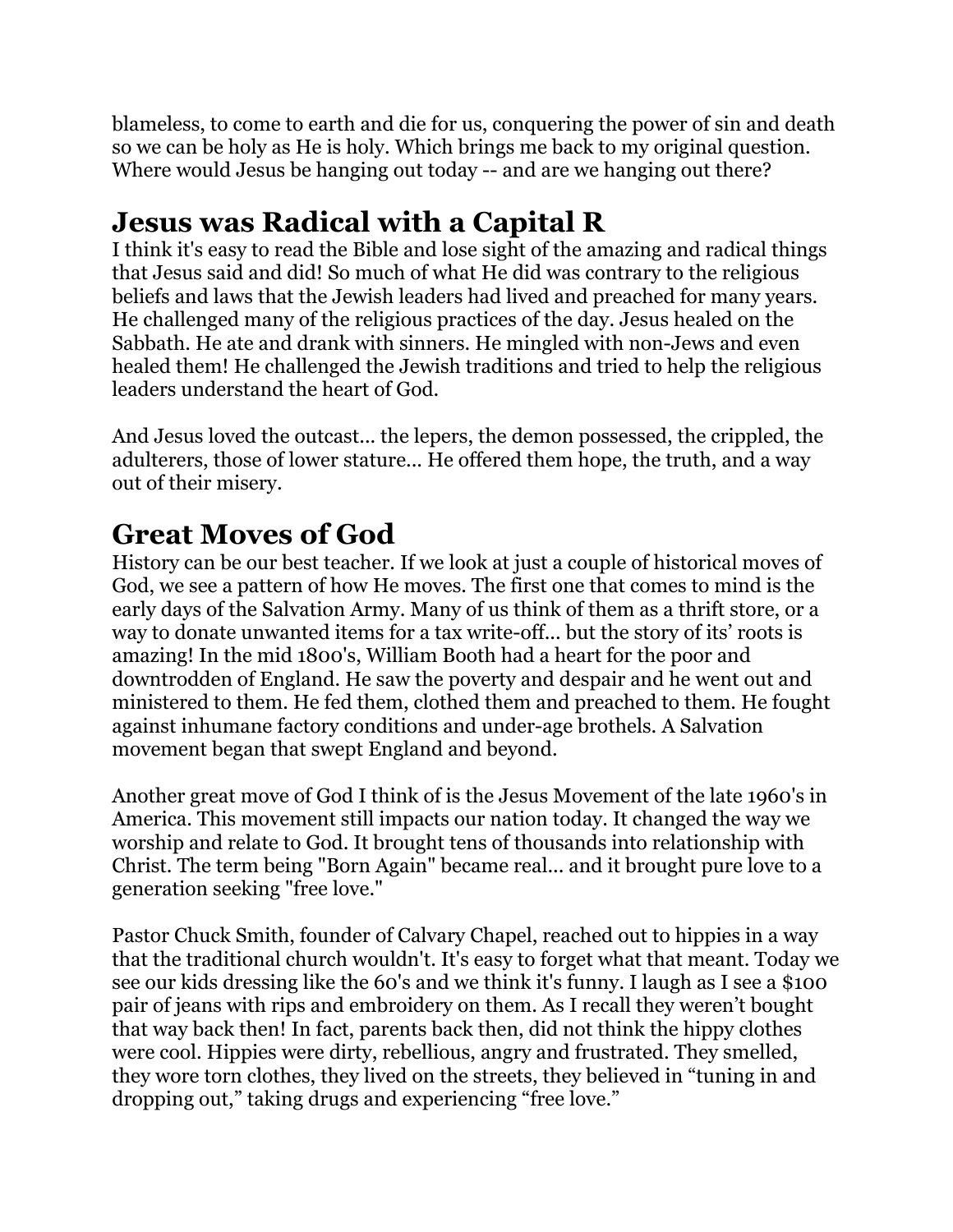Pastor Chuck reached them where they were at... much like Jesus did in His time. He didn't try to fix their lifestyle, he shared the Good News with them and let Jesus fix them on the inside.

## **Who are the Hippies of Today?**

I have asked myself this question many times. If Christ walked the earth today, whom would He be reaching out to? Who are the outcasts, the lost, the so called condemned of today? I think that's a question for each of us to ask Jesus. He knows whom He wants each of us to reach out to with His love.

Look inside your heart. Ask yourself if there are people, or a group, that you really have a problem with. Then ask yourself, "How can I love them with Christ's love?" Jesus said, "Love your enemies, bless those who curse you, do good to those who hate you, and pray for those who spitefully use you and persecute you." (Matt 5:44) That's the kind of Love the world needs. That's the kind of Love that went to the cross …the kind of Love that starts a movement.

### **Our Challenge**

God's love changes lives -- and then those people reach out to others with God's love -- and more lives are changed. And so it goes until the whole world is reached with the message of the Gospel.

I just returned from my 3rd Mission Outreach to Sayulita, Mexico. What a blessing to go to an area where no Christian church exists. Sharing God's love is an amazing experience that each one of us needs to understand firsthand. I especially love this outreach because we bring Eye Doctors (giving sight to the blind), Dentists and Doctors (to heal the infirmities) -- and we minister to the children and share the Gospel of Jesus everywhere we go.

Do we have to go all the way to Mexico to do this? No, the need for His love is all around us.

And so, here's our challenge...and I speak to myself more than anyone. Am I willing to listen to Jesus and obey?

Several weeks ago I was driving through my middle class neighborhood and I saw a homeless man sitting by the road with his shopping cart. I thought, "Maybe the Lord wants me to speak to him and offer him a meal." I didn't do it. Instead I